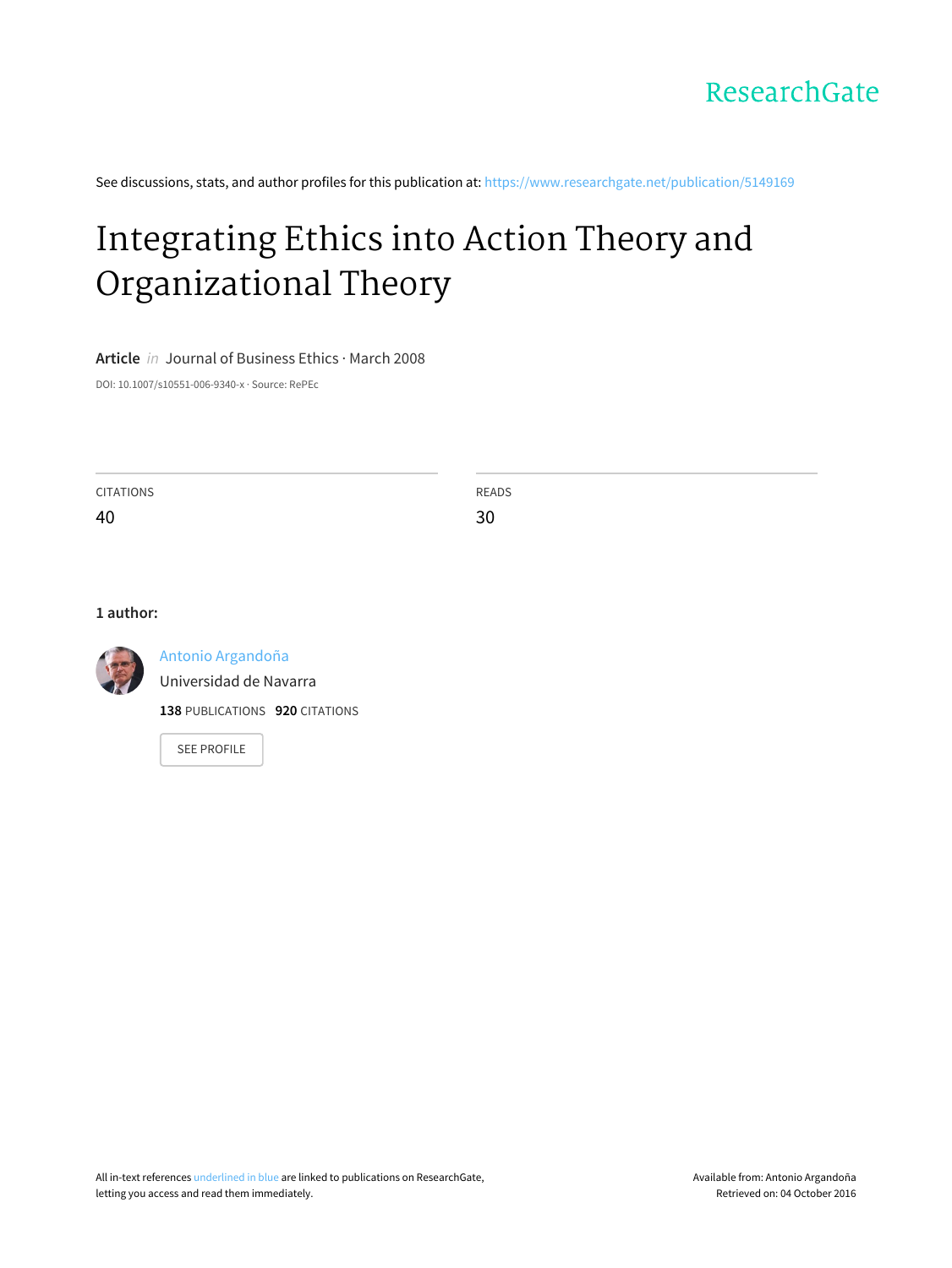ABSTRACT. A serious attempt to integrate ethics in management was done by Professor Juan Antonio Pérez López (1934–1996). His thought represents a break with current scholarly thinking on these subjects. The purpose of this article is to explain some of the most significant aspects of his theories, relating basically to his recourse to ethics as what defines the characteristic behavior of human beings, considered as individuals and as members of organizations. Pérez López used the anthropological conception underlying the ethics of Aristotle and Thomas Aquinas to build a solid base for that ethics, starting from the decision-making process. He then used that ethical base to point to the kind of action theory and organization theory that could most effectively assist the human development of people and organizations.

KEY WORDS: action, decision-making, management, ethics, Juan Antonio Pérez López, moral virtues, motivation, organization.

# Introduction<sup>1</sup>

Integrating economics with ethics is no easy task. The blame partly falls on economics when it is envisioned as a science free of value judgments that excludes any role for ethics, which, it is assumed, is limited to subjective, unscientific judgments. However, ethics too is partly to blame, when it is presented as a set of widely diverging rules or principles imposed from the outside on economic agents in their decision-making process. For this reason, any attempts to build bridges between economics and ethics deserve to be welcomed with open arms, even if they are only partial attempts based on assumptions that are not universally shared.

The purpose of this study is to provide one of these attempts, indebted to Juan Antonio Pérez López, in a systematic way. $2$  His work is little known, because it is mainly written in Spanish, and because it is not easy to read, primarily because of the compact nature of his 'model' or 'theory', and also for his premature death in a car accident before his theory was fully developed. Pérez López began his teaching career as a professor of accounting and control, but he also had profound training in philosophy and theology. When writing his doctoral dissertation at Harvard Business School (1970), his interest in control theory led him to organizational theory, and in order to understand the latter, to action theory, which he entered not through microeconomics, as was common at that time, but through ethics and the philosophical anthropology of Aristotle and Thomas Aquinas.

I think this may explain certain features of his work, such as the lack of references to other authors. It was not that he did not know them, it was because in his research he was following a different path, one that he saw neither as an extension of the knowledge developed by other authors, nor as a departure from certain recent trends. Rather it was a radical change in the way we understand action and human organizations, and the sciences that studies them.

For the same reason, his writings do not contain references to many of the problems discussed in the

Antonio Argandoña is Professor of Economics and ''la Caixa'' Chair of Corporate Social Responsibility and Corporate Governance at IESE Business School, University of Navarra. A member of the Royal Academy of Economics and Finance, he has been the Honorary Treasurer of the European Business Ethics Network (EBEN), and founder and Secretary General of Etica, Economia y Direccion, the Spanish branch of EBEN. Author and editor of many books and articles on economic and business ethics, like People in Corporations: Ethical Responsibilities and Corporate Responsiveness (co-edited with Georges Enderle and Brenda Almond), La etica en la empresa and The Ethical Dimension of Financial Institutions and Markets.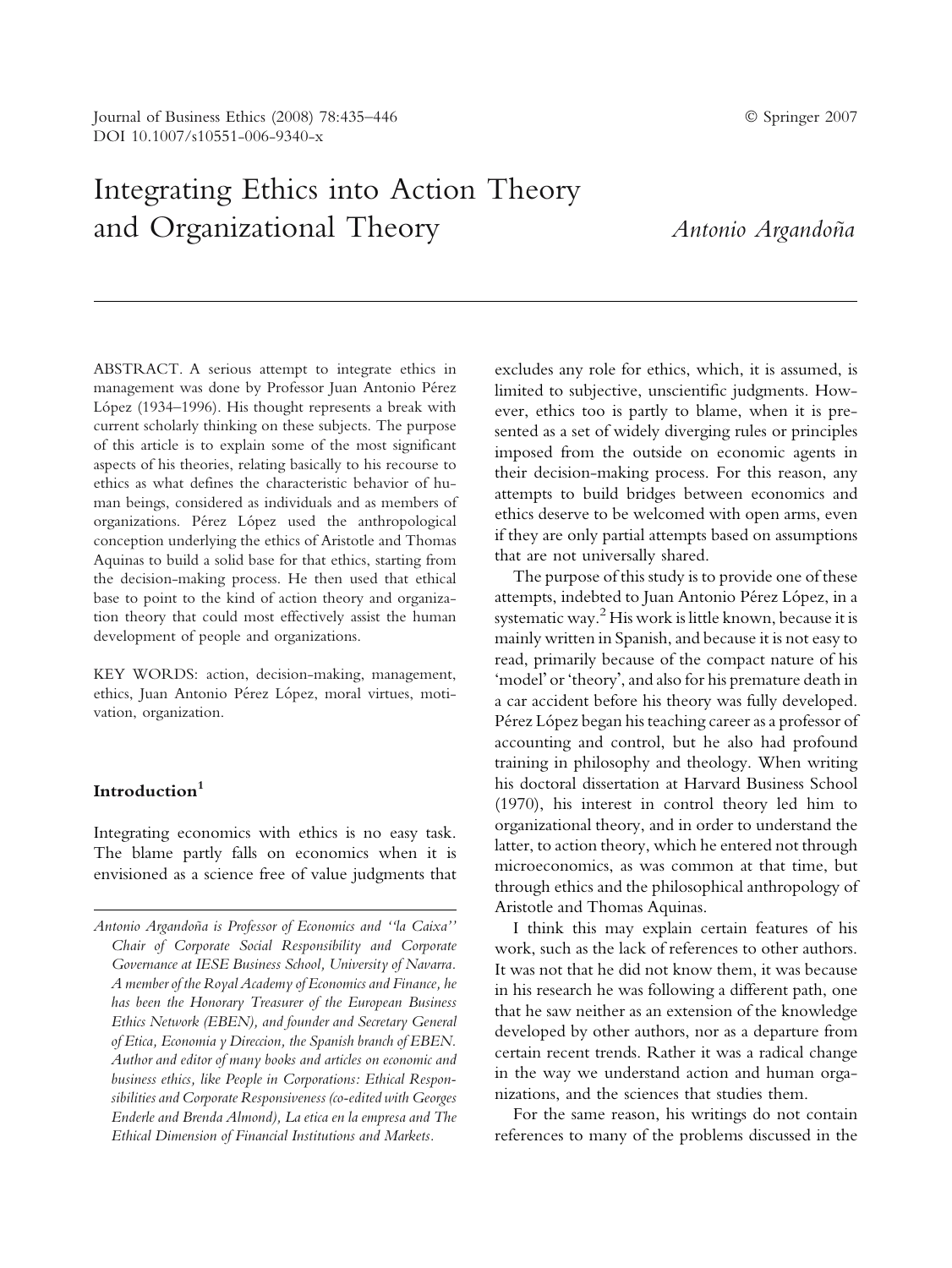recent literature on, say, organization theory, such as the nature of the firm, contractual forms, resource specificity or executive pay. These problems interested him as a social scientist, but the objectives of his research were more basic: they focussed on the underlying conditions of action and human organizations. Pérez López's method was a positive science, that is, scientific explanations of reality, but his purpose was eminently normative: ''science can have no other object than to help human beings make right decisions'' (undated-g, 1).

In this article I shall try to explain what makes Pérez López's theories or models unique. I shall first give an overview of the main features of Pérez López's decision theory, which characteristically attributes a dominant role to ethics. Then I shall discuss Pérez López's ethical conception. This will lead us back to the relationship between ethics and human action, then to his organization theory. We shall then look at the relationship between effectiveness and ethics, before we end with the conclusions.

#### Decision theory

Decision problems in economics for example, traditionally are presented in terms of a (human) decision maker who feels a need for something (a situation that is unsatisfactory to him) and so resolves to perform an action whose result she hopes will satisfy that need (Argandoña, 2003, 2005). The problem facing the decision maker, therefore, is to evaluate whether the proposed action is the right one to satisfy that need.

Pérez López starts from a similar premise, but adds two further elements: the decision maker (whom he usually calls the 'active agent'),  $(1)$  is aware that the need will recur, and (2) that she has many other needs, which she may not be feeling here and now, but which she will also have to satisfy, now and in the future (1981a, 9). In fact, the traditional theory is a particular case in Pérez López, one in which the agent has no other needs to satisfy, or in which the results of solving one problem do not affect the solving of others.

To solve a problem the decision maker must evaluate the action from three points of view: (1) how well it will satisfy the current need (2) what effects it will have on the agent's ability to satisfy that same need when it recurs in the future and (3) what effects it will have on the agent's ability to satisfy not only that need, but all her needs, now and in the future (1981a, 10).

This implies that the choice of action must be based on three criteria, which Pérez López calls effectiveness, efficiency, and consistency.<sup>3</sup> To understand this, we must explain very briefly Pérez López's conception of human decision-making.

For Pérez López, human beings are solvers of real problems, a situation that manifests a need. To resolve the problem, the active agent makes a decision, which gives rise to ''an action that transforms the situation so that the person affected by it finds it 'satisfactory'" (1991a, 25), that is, an action that satisfies the need. The action consists of an interaction between the active agent and her environment, which may be physical or, very often, another person (the 'reactive agent').

This interaction has three types of results for the active agent:

- (1) the 'extrinsic' result or the reactive agent's response;
- (2) the 'intrinsic' result or other effects on the active agent, other than the reactive agent's response (for example, what the active agent learns on an operational level or the satisfaction she gets from performing the action); and
- (3) the 'external' result or the effects the action has on the reactive agent (for example, what the reactive agent learns as a result of the action) (1991a, 28).

For example, an active agent who strives to secure more or less permanent resources to live, seeks a job from which she will obtain reward and prestige (extrinsic results), learning and job satisfaction (intrinsic results), as well as results in the other people with whom she interacts with: executives, colleagues, customers, etc. (external results).<sup>4</sup> Related to these effects, Pérez López defines three key concepts:

(1) The effectiveness of an action is ''the extent to which the action contributes to achieving the specific purpose'' of the action (1990b, 180). This corresponds to the result of the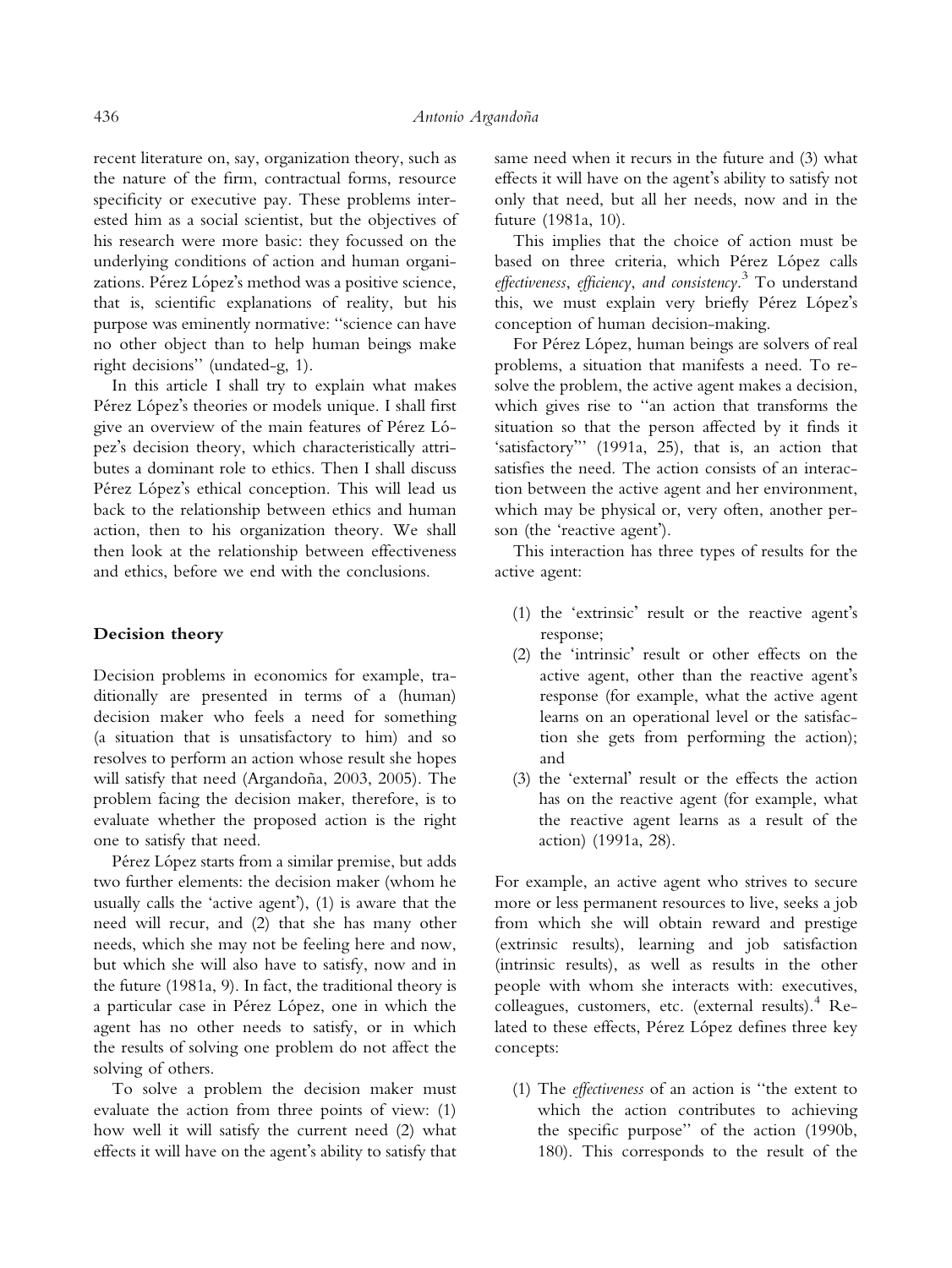decision as analyzed by conventional economics, in terms of a utility function subject to restrictions (preferences, resource availability, etc.). In the example above, the efficacy of action would be measured, for example, in terms of the salary the agent receives in exchange for her work.

- (2) The efficiency of an action for the active agent is ''the value of the learning brought about by the decision'' in the active agent (1993b,  $2$ <sup>5</sup>, that is, "the extent to which the action helps to develop the skills (operational habits) that will make it easier to satisfy those same needs when they recur in the future'' (1981a, 10). This is important because it affects the agent's ability to satisfy the kind of needs she has, or other similar needs, in the future. In the example above, this would be the agent's development of knowledge and operational habits as a result of her job, as well as the psychological satisfaction derived from it.
- (3) The consistency of an action is ''the value for the active agent of the learning that takes place in the reactive agent as a result of the experience of the interaction'' (1993b, 2). The active agent must take into account the fact that the interaction with the reactive agent will bring about changes in the reactive agent's behavior that will make future interactions either easier or more difficult and so will affect the active agent's ability to satisfy future needs with that same reactive agent. In the example above, the action would be consistent if it motivated her boss, colleagues, and customers to continue using the work of the active agent.

Now we are in a position to understand one of Pérez López's crucial contributions to action theory: $6$  for this theory to be satisfactory it cannot confine itself to the response of the reactive agent and the satisfaction it gives the active agent, that is, the effectiveness of the action. In the evaluation carried out before making a decision, the agent must take into account not only the direct effects deriving from the reactive agent's response, as does traditional theory, but at least two other realities:

- (1) Operational knowledge–what the active agent herself learns about the action. Any analysis of an action is incomplete if it ignores this type of learning, that is, the impact the action has on efficiency.<sup>7</sup>
- (2) Evaluative knowledge–''the ability to recognize other people's inner states'' (1993b, 2), that is, to assess the consistency of an action. An action is consistent if, after the first 'transaction' (action–reaction cycle), the other part is more motivated to engage in a new cycle than she was previously. Any analysis of an action will be incomplete if this point is omitted. That is so for two reasons:
- (a) It may be that, as a consequence of the first interaction, the reactive agent becomes less interested in participating in further interactions, so that, although the first action was effective, there is no guarantee that subsequent actions will be.<sup>8</sup> For example, if in order to obtain fruits from a tree the agent cuts the tree down, she will have denied herself the possibility of obtaining fruit from the tree in the future. Or if she abuses a customer's confidence in order to make a sale. she is unlikely to be able to make any more sales with that customer. So, although the first action was effective, it may have narrowed the set of feasible alternatives for future decisions.
- (b) The second reason is more complex, but also more interesting: depending on the active agent's evaluation of the effects her action has on the reactive agent, the active agent herself will experience changes, and those changes may make it more difficult for her to satisfy other needs in the future. Let us see why that is so.

From what we have said so far it would seem to follow that there are many cases where there is no need to evaluate an action's consistency. Specifically, this would seem to apply to actions involving an exchange with a non-personal environment (although the example of the fruit tree shows that, even here, actions can be inconsistent), or actions involving people with whom the active agent is not going to have any further interactions in the future: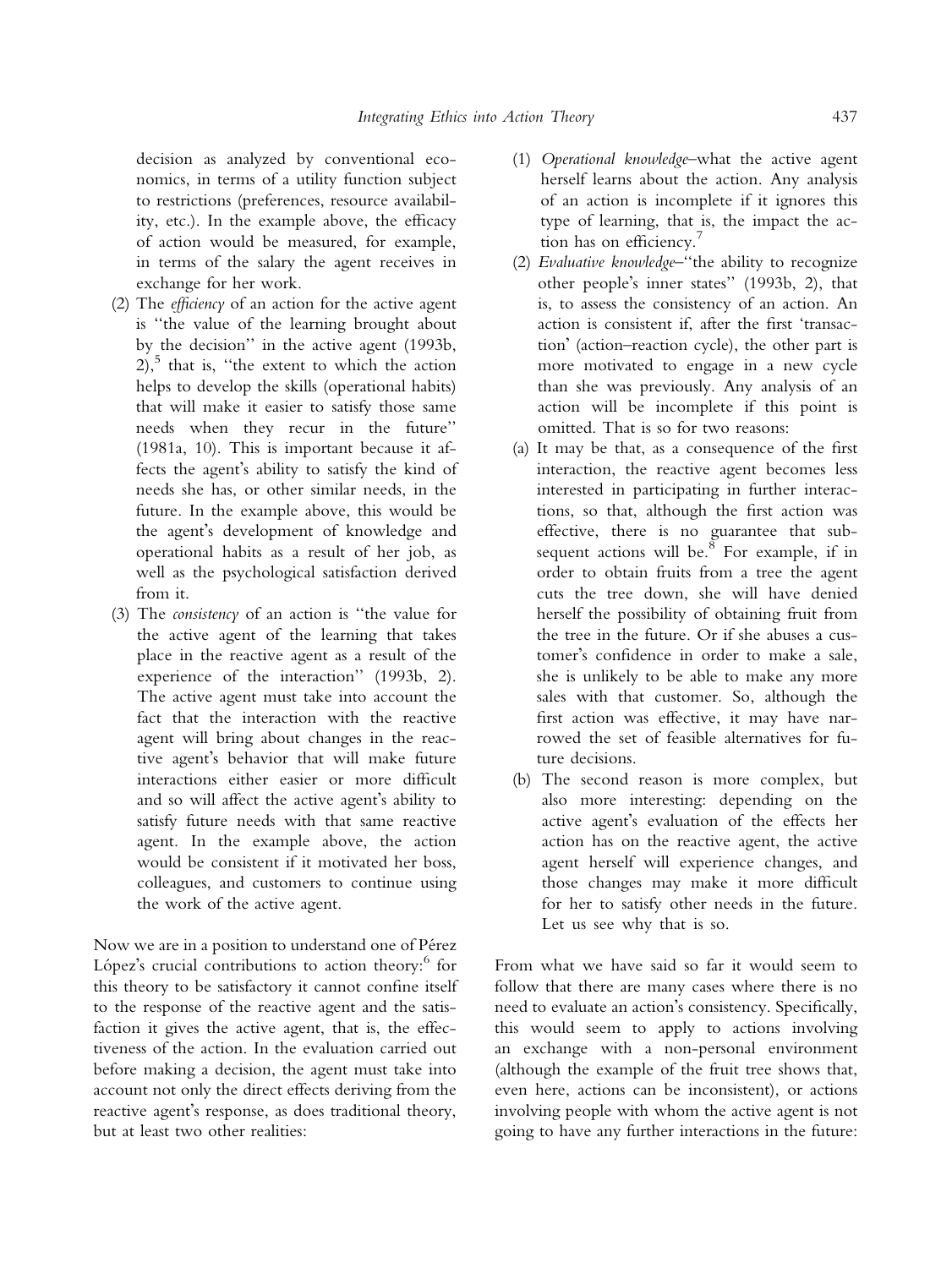for instance, buying a souvenir during a trip which is likely never to repeat itself. Pérez López emphasizes, however, that the important thing here is the value that the active agent passes onto the learning of the reactive agent: ''the extent to which the action helps to develop the 'skills' (moral habits) (of the active agent) that would help focus the decision so as to satisfy that need within the framework of the system's other needs" (1981a, 10). The important thing, in other words, is the changes that take place in the active agent when she takes into account (or ignores) the effects that the action she is about to perform will have on the reactive agent, because those are the changes that explain how the agent actually improves.<sup>9</sup> And so Pérez López brings ethics into the decision-making process, because ''evaluating human acts according to how much they improve the person who performs them is the very substance of ethics'' (1977a, 5).

It is worth pointing out that the consequences of an action, in each of the three facets mentioned (effectiveness, efficiency, and consistency), will occur whether the agent takes them into account in his decision or not. Naturally enough, the active agent will do her best, perhaps spontaneously, to take the extrinsic effects (effectiveness) of her action into account, and possibly also the intrinsic effects (efficiency); but only with a conscious and positive effort will she consider the external effects, relating to consistency (and therefore with ethics). Specifically, ''human actions affect reality on its ethical plane (that of consistency), and this occurs independently of whether the immediate intentions or objectives of the action (...) happen to be on other planes'' (1990a, 2).

In this perspective, Pérez López's theory is a positive theory that explains or predicts what will happen if a person makes inconsistent decisions, because, in the long run, the changes in consistency will affect the effectiveness and efficiency of the person's actions. Returning to the example of purchasing a souvenir from a trip, what Pérez López considered most relevant in the decision-making process of the salesperson who tricked the tourist is not the fact that the tourist, when realizing she has been cheated, decides to never go back to that shop, or that she will be more wary in future purchases, and neither does he mean that all tourists introduce into their decision-making the not-negligible

probability that they might be tricked (which will affect their decisions whether or not to purchase many other products) ([Akerlof, 1970](https://www.researchgate.net/publication/247928667_The_Market_for_Lemons_Quality_Uncertainty_and_the_Market_Mechanism?el=1_x_8&enrichId=rgreq-1fe0d867d7643e207a550e6175a7468d-XXX&enrichSource=Y292ZXJQYWdlOzUxNDkxNjk7QVM6MzE5NjI3OTAzNjAyNjg4QDE0NTMyMTY2MzgzODk=)), rather the fact that the salesperson 'learns' to cheat. And this is particularly important in organization theory, as we shall see below.

Is this also a normative theory, though? Can it be used to make recommendations to the agent about how she should make her decisions so that they can be effective, efficient and consistent? Apparently not, because ''the vast majority of human actions cannot be analyzed on the assumption that people are capable of correctly evaluating in advance the results of their actions'' in the abovementioned three dimensions (undated-f, 4), as ''the real value of those actions can only ever be fully known 'a posteriori', that is, when the decision maker has already experienced all the effects the action has on her satisfaction'' (undated-d, 4).

This is true, but Pérez López is not satisfied with this conclusion, because the agent may develop her ability to evaluate the consequences of her actions on all planes, principally the ethical one, by developing moral virtues. For the real problem of morality is not about making good decisions, but about acquiring the abilities (moral virtues) that will make it possible always to make good decisions (1993a, 8–9). And that brings us back to Pérez López's ethical conception.

# Ethics

In developing his action theory from ethics, Pérez López aims to achieve two objectives: (1) offer a dynamic decision theory that considers not only a decision's direct impact (the dimension of effectiveness), but also its other effects (on the planes of efficiency and consistency) and (2) offer a solid base for ethics, one resting not on abstract rational principles or extrinsic results (consequences), but on the very reality of the decision process.<sup>10</sup> We shall now consider this second objective.

I said earlier that the ethical conception that Pérez López developed is based on the conception of Aristotle and Thomas Aquinas. But he had no desire to build an 'ethical system' in which the first thing is to establish the 'ultimate end' of the person ('happiness', in the case of the Aristotelian-Thomistic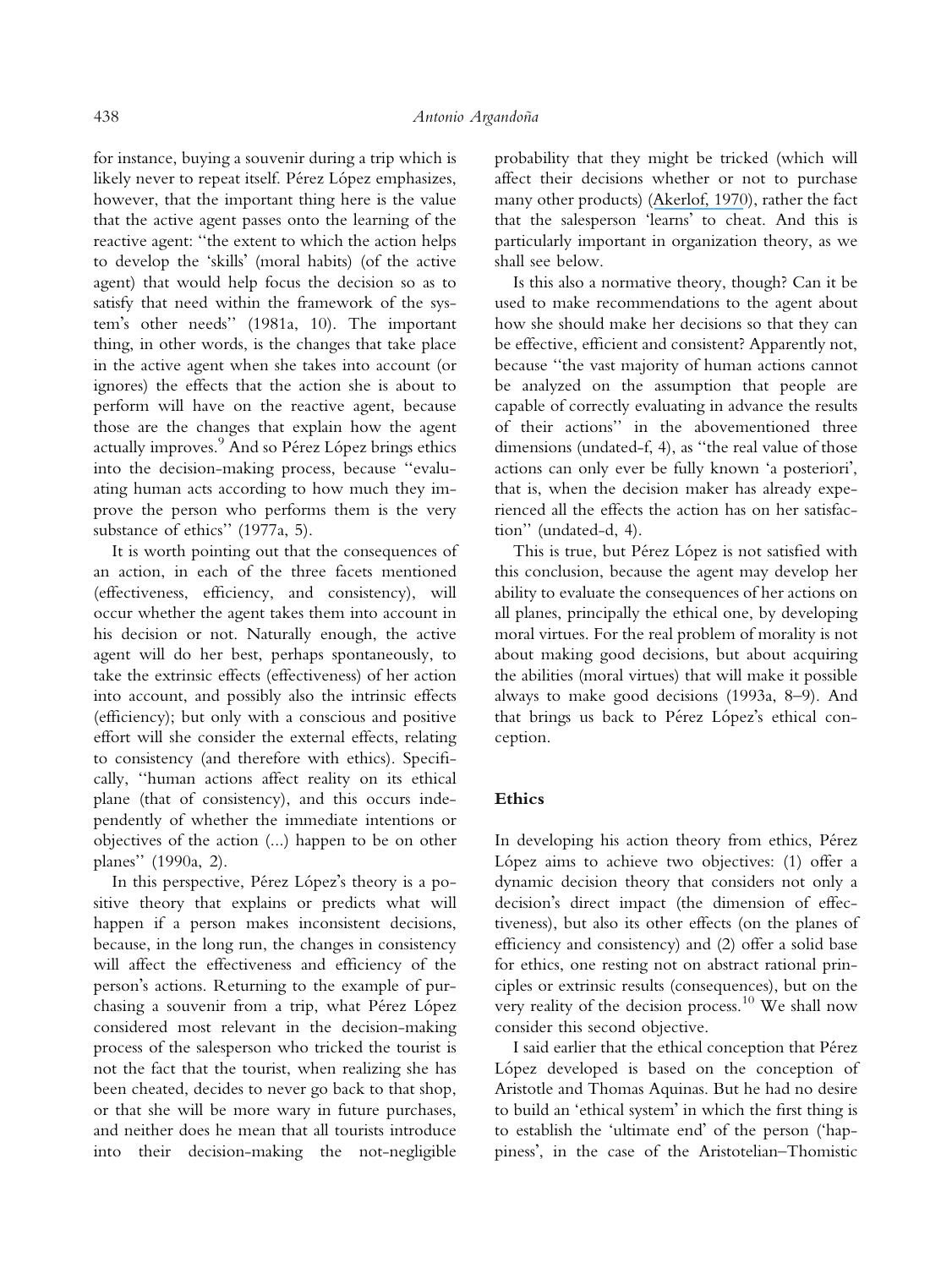system), and from that deduce the 'rules of the game', that is, the conditions that actions must meet in order to be compatible with that ultimate end. What he wanted to develop was the 'logical structure of ethical decision making'' (1990b, 179): ''human life is conceived not as the execution of a plan that leads to happiness, but as a process through which human beings may discover what happiness consists of'' (1991a, 54). And that is achieved by developing moral virtues.

Pérez López's point of view allows us to clarify what ethics is not. Ethics cannot be identified with any set of extra-economic values, which belong more to the field of psychology, sociology or even esthetics (1991c, 1).

Pérez López rejects also the idea – an idea popular among writers on business ethics – that ethics is a set of (social, legal, or moral) criteria, brought in from outside the decision process, that must be taken into account in decision making in order for it be 'right' decision making.<sup>11</sup> "Not only does the problem of including ethical criteria in the evaluation of decisions have nothing in common with that of including additional criteria in any particular field, such as economics, but merely to assume that these problems are in any way similar, implies the impossibility of an ethics in the sense mentioned previously'' (undatedf, 1).<sup>12</sup> And, needless to say, for Pérez López the question of whether being ethical is 'worthwhile' (from the point of view of effectiveness, or profit) is meaningless: ethics is not a management tool, but a criterion for evaluating reality.

Pérez López's conception of ethics differs from that of other authors in yet another aspect: ethics is not concerned with the condition that an action should meet 'in general' to be proper, regardless of the circumstances at hand, because the quality of the decision will depend on the existing alternatives, and the set of feasible alternatives is not independent of the circumstances, such as the degree of moral quality reached by the agent (1993b, 6). Ethics, then, does not consist of a set of rules that must be met (rules that Pérez López nevertheless regards as necessary, though even if merely to prevent an individual's moral deterioration), rather especially of the process of developing the agent's moral quality, which takes place when she acts seeking the best good for others, because moral virtues do not grow if there is no effort to behave better than before. In

manuals and courses on business ethics, the question is often asked, ''Can I do this?'' The answer, according to Pérez López, will in some cases simply be no, if it falls beneath the ethical minimums. In other cases, the answer will depend on the existence of better alternatives, which, in turn, will depend on the moral quality achieved by the agent: the action that would be good by one person who has barely begun her process of moral progress may be inadequate for another who is further along this pathway, if it means lowering the standards of her decision.

#### Ethics and human action: moral virtues

To talk about ethics in Pérez López is to talk about moral virtues: ''the mechanism that helps people to make decisions that further their own development is the mechanism classically known as moral virtues'' (1993a, 7). By practicing moral virtues, a person learns to be ethical and to develop her ability to behave ethically. Pérez López presents decision making as the result of a set of motivations, some spontaneous, others rational. Spontaneous motivations directly demand a decision, based on the expected extrinsic results (effectiveness), but also intrinsic and external results. However, efficiency and consistency considerations may prompt the agent to make rational decisions, which resist the attractiveness of the spontaneous motivations. Moral virtues are responsible for developing the person's 'capacity for self-governance' or 'self-control' (1991c, 3). This capacity ''is manifested in something as elementary as the fact that a person chooses an alternative that will bring her less economic benefit [a less effective alternative] than another, or various others, which she could have chosen instead'' (1991b, 6).

Ethics bears on the inner transformation of human beings through their actions, and that is the object of the moral virtues. ''To talk about ethics without mentioning the moral virtues is like talking about mechanics without mentioning gravity'' (1991c, 3). Virtues are operational habits that are acquired and developed through (deliberate, effortful) repetition of acts aimed at developing them. Pérez López emphasized that this process of acquiring and developing moral virtues takes place when the agent makes an effort to achieve what is good for another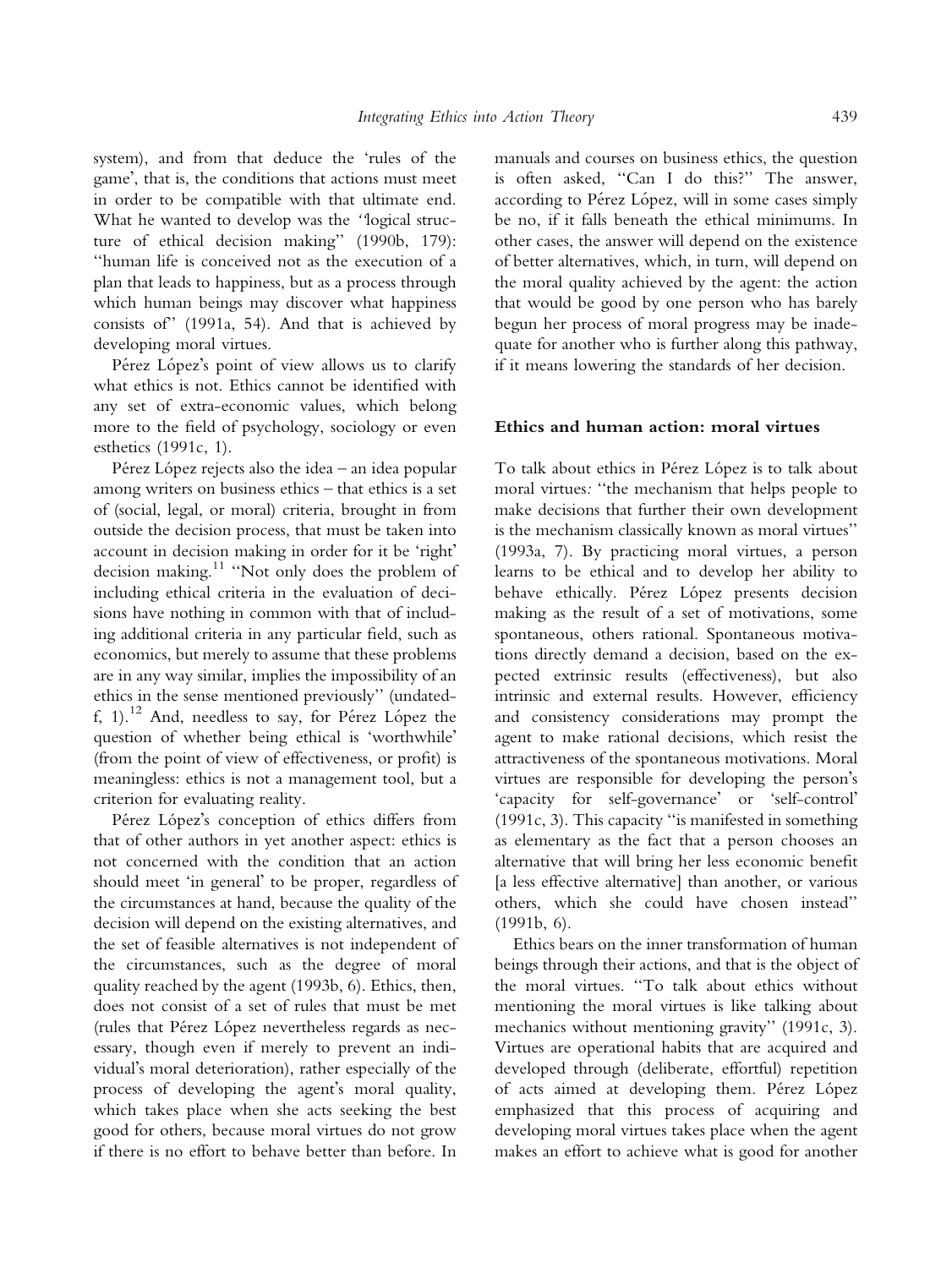person – or rather: to achieve the other person's moral excellence. ''The moral virtues must therefore contain those habits that facilitate the performance of actions that are 'good' for others, precisely because they are 'good' for others (and not because of any other consequences of the action: intrinsic and extrinsic motives). By 'good' we mean:  $(1)$  the action satisfies the other person's needs  $(2)$  the action is intended to help as much as possible to ensure that learning takes place in the other system (to help it to 'do better what it can do') (3) the action is intended to help as much as possible to ensure that the other's moral virtues increase'' (1986, 17).

Pérez López often insisted that ethics "is concerned only and exclusively with analyzing how human beings acquire or lose the capacity for selfcontrol (...). It is concerned with what happens inside a decision maker when she decides. It pays no attention either to what happens to other people – which is a matter for sociology – or to what happens to the decision maker's own preferences or appetites – which is a matter for economics'' (1991b, 7). In fact, ethics consists of the growth of moral virtue that takes place when the active agent performs an action that is better for the reactive agent; but this depends exclusively on the active agent's motivation, not on what happens to the reactive agent.<sup>13</sup>

Therefore, an action may be ethically excellent because the active agent seeks the good of the other, even if the other does not exist, even if the active agent is wrong about what is good for the other, and even if the reactive agent's reaction is the opposite of what the active agent expected and wanted (1986, 21).

Nor can ethics be identified with a way of behaving that considers the impact of actions on others: ''mostly, when people talk about ethical values, all they mean is the sociological consequences – the consequences for others – that generally follow when an agent acts in accordance with those values (1991c, 2). Telling the truth may be an ethical act, and yet again it may not be if it is done out of calculation, strategy, fear, or even a desire to deceive. The ethical quality of an action does not lie in its external consequences, but in its effects on the agent.<sup>14</sup> And those effects depend immediately on the agent's motivation  $-$  or, in Aristotle and Aquinas's theory, on her intention.

Ethics entails the ability to act seeking the good of others (and, naturally, also the agent's own good),

overcoming what Pérez López calls 'sentimentalism' or 'emotivism', through which "the subject slows down his ability to know and undermines his strength to choose actions on any criterion other than how immediately attractive they are to her'' (1977b, 11).

When an agent is capable of overcoming her spontaneous motivation and acting in accordance with her rational motivation (basically, serving the needs of others), she is practicing her self-control. She is behaving ethically. She is exercising her moral virtues and, as a result, she develops them. In other words, she is improving her ethical quality and thus also her ability to make better decisions. ''Moral virtues signify the fine-tuning of human beings' governing mechanism – of the decision-making mechanism'' (1993a, 8). What moral virtues facilitate is not 'doing things' but 'wanting things', learning to desire what is best for us, that is, developing ''the quality of the motives behind actions" (1993a, 7).<sup>15</sup>

This takes us back to love, which, for Pérez López, is the key to ethics. ''The ability to love is what allows a human being to move toward what is more valuable, even if, for the time being, it is less attractive (its attractiveness will become apparent once it has been achieved)'' (1977b, 10). ''Why be ethical? The simple answer is, in order to learn how to build fully satisfactory relationships with other people. Being ethical means learning to value people as people; it means learning to love'' (1990b, 187).

''Every time a person freely chooses something that she knows is better, even though it is less attractive than another thing that is worse, she is training, building up the strength that will free her of any pressure that might deflect her'' (1977b, 10). In a word, once fully developed, the moral virtues create a state in the agent ''that makes all interactions possible'' (1991a, 85). An ethical person will be capable of always choosing the best option: there will be no decisions that he cannot make on account of defects in his rationality or his virtuality (1991a, 160). Pérez López's action theory is thus an ethical, rather than an economic or psychological, theory.

#### Organization theory

An organization is ''a group of people who coordinate their actions to achieve objectives in which they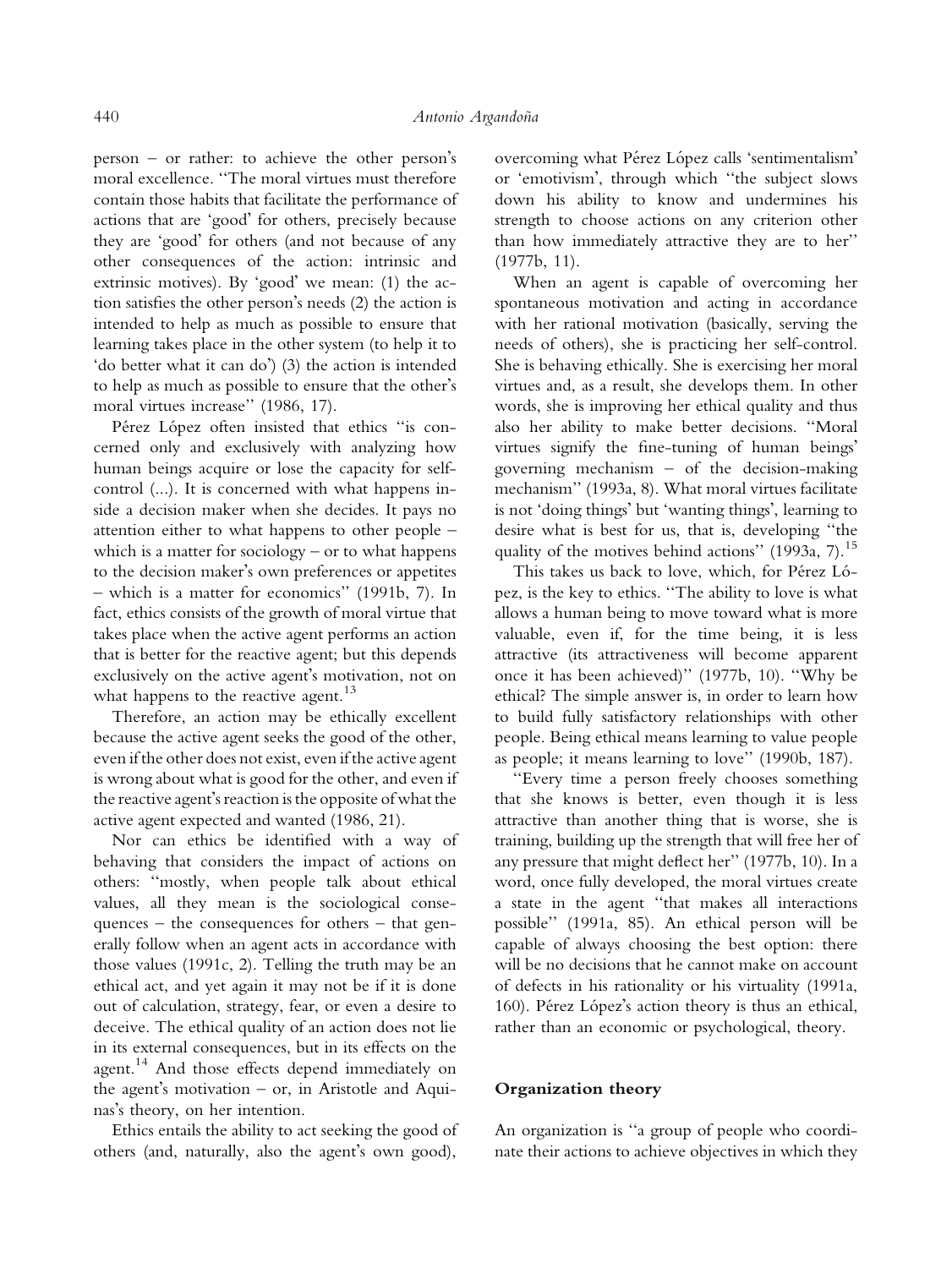all have an interest, albeit for different reasons'' (1993c, 13). Pérez López develops his organization theory directly from his action theory, without paying attention to problems such as aggregation, joint decision making or implementation of decisions,<sup>16</sup> precisely because his aim, here too, is to establish the rules for the correct functioning of the person, because that is an absolutely necessary condition for the correct functioning of organizations: ''organizations are there to help human beings develop their ethical capacity, and (...) it is on that ethical quality that the survival of organizations ultimately depends'' (1981a, 17). And the reasons are the same as were given earlier: actions inside the company change the people who take part in them and therefore also change the organization itself. Consequently, the immediate consequences of those actions will not coincide with their long-term results – and an organization must strive not only to achieve immediate results, but above all, to build the capacity to continue to obtain results in the future (and, of course, ensure that the results are the best possible).

As a business school professor, Pérez López centers his organization theory on the company. The three functions (not ends) that he attributes to the company are: ''(1) Provide a service to people, helping them to satisfy certain material needs. (2) Help people work in tasks appropriate to their abilities, using those abilities appropriately and allowing the individual to realize her full potential to do things. (3) Help people find and give meaning to what they do, offering them an opportunity to deploy their ability to serve and be useful to others'' (1981a, 21).

To fulfill these functions, the company must secure the cooperation of people who possess the human and material resources that the company needs. For that, it must monitor three 'state variables', similar to effectiveness, efficiency, and consistency on the personal plane.

The first one Pérez López again calls 'effectiveness', the same name he gave to the first variable in the individual's state. For the organization as a whole, effectiveness represents the difference between the economic results obtained by providing a service to people (the consumers) and the resources employed, that is, the economic incentives provided to the members of the organization to secure their participation in production – roughly equivalent to

the profit obtained (1993b, 2, note 1). ''Effectiveness (...) expresses (the company's) success in managing material resources'' (1981a, 15) and is what best characterizes a business enterprise (1989, 110–111): it refers to the economic dimension of the company. That ''the economic value of what is produced be greater than the economic value of what must be consumed in order to keep the process in operation'' (1990a, 3–4) is an indispensable condition for the company's survival.

The second state variable is 'attractiveness': being attractive is to ''develop capabilities in individuals that make it less costly or more satisfying for them to do what the organization needs them to do'' (1981a, 16). In other words, ''it is equivalent to their contribution to the growth of the organization's problem-solving capabilities'' (1993b, 2, note 1). Attractiveness belongs to the sociological dimension of the company.

Lastly, unity is "the organization's contribution to the growth of mutual trust among its members'' (1993b, 2, note 1) by explicitly espousing ''certain values, with which it seeks to induce people to identify with the organization, thus improving the motives of their actions and educating them in that sense" (1993c, 28).<sup>17</sup> Unity expresses the ethical dimension of the organization.<sup>18</sup> The primary task of a manager is precisely to ''maintain and grow the unity of the organization" (1991d, 49), which Pérez López calls the leadership function.<sup>19</sup>

#### Effectiveness and ethics

''Companies are human organizations. They are groups of people who coordinate their actions to achieve economic results: the production and distribution of material goods. The purpose of this process is to satisfy organizational members' needs as fully as possible, given the limited resources available'' (1987, 1). Profitability – which, as we have seen, has to do with effectiveness  $-$  is a necessary condition for a company's long-term survival, but it is not the company's purpose (1993c, 28-29). "The necessary and sufficient condition for an organization to really exist is that there be a group of people who are motivated to belong to that organization, with all that such belonging implies for them. The organization's objectives must be oriented to conserving and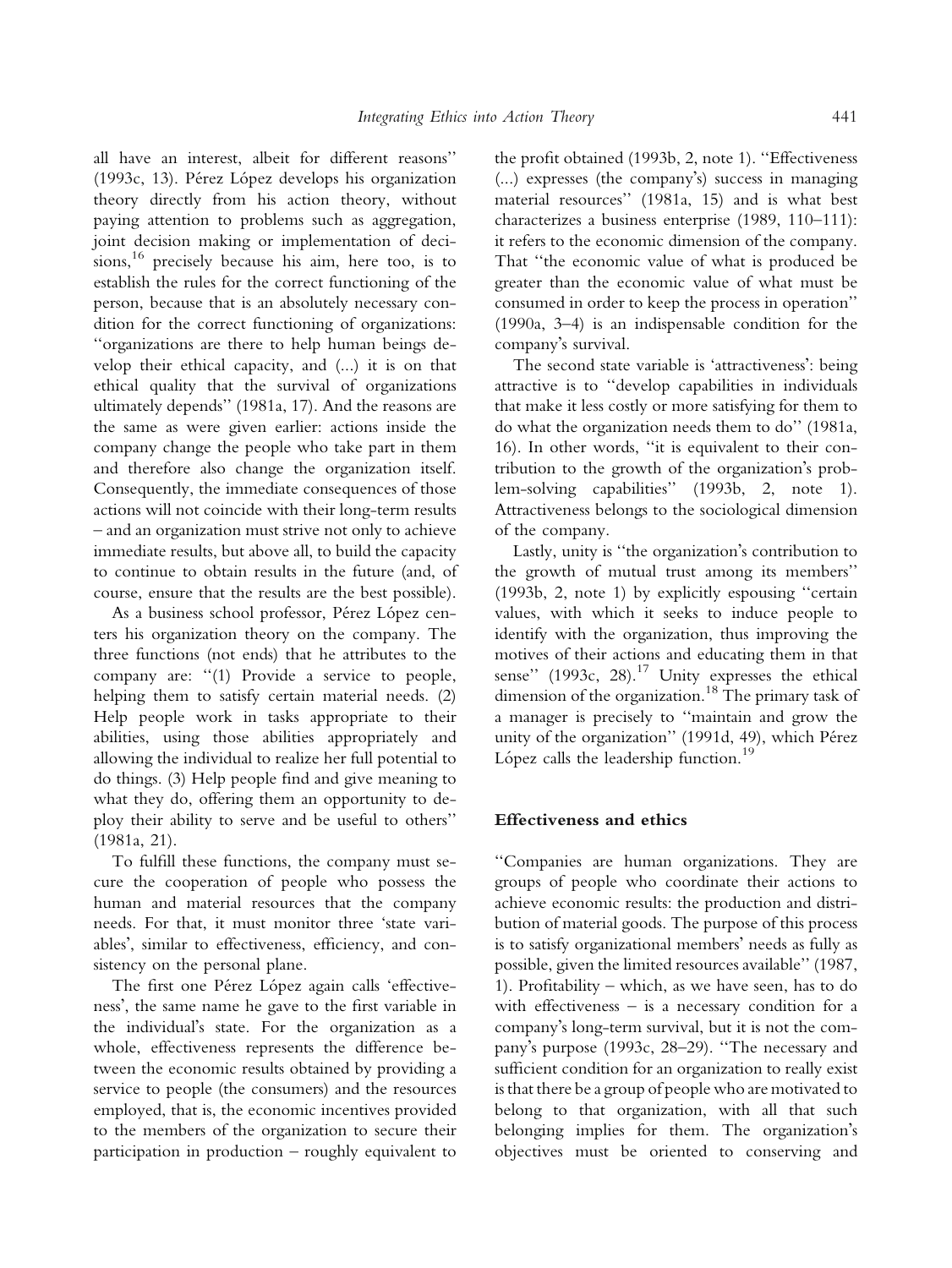increasing those motivations, as otherwise the organization would disintegrate'' (1981a, 5).

Accordingly, every decision within the organization ''must necessarily respect certain minimum levels of effectiveness and attractiveness'' (1981a, 14; 1976, 6): ''in order to survive, any organization must fulfill at least some of the requirements which motivate people's contribution to the organization" (1993a, 3). Any decision that meets these minimum requirements (that is, that does not give rise to costs in excess of revenues, and that is not unpleasant for the people who have to implement it) will be a feasible decision. ''But once the choice has been made, a series of consequences will be felt throughout the organization, whether or not those consequences have been taken into account when deciding'' (1981a, 13), and those consequences will change the attractiveness and, above all, the unity of the organization, either ''strengthening (...) or weakening it to the point of annihilation'' (1981a,  $(14)$ <sup>20</sup>

Effectiveness is therefore a necessity in the company as an economic institution, but achieving it does not guarantee the organization's survival or continuity. Survival depends on unity, as ''the relationship between unity and effectiveness is the most basic property of organizations"  $(1981a, 11).^{21}$ Contrary to what the economic literature says on the subject, however, this is not an economic problem that can be resolved by designing a control system that provides incentives to use the organization's operational capabilities to satisfy the needs of its members, because designing any such system ''is absolutely impossible if organizational members learn – operationally or morally – as a result of their actions within the organization'' (1987, 12). ''Achieving optimal economic values is not an economic problem; it cannot be solved by manipulating economic variables alone. It depends on psychological and ethical variables. Only if these latter variables were fixed and could not be altered by learning processes (...) could the optimal economic value be achieved through purely economic processes'' (1987, 12–13).

Moreover: it is not a problem that can be resolved, first, on the techno-economic plane, the plane of effectiveness, and then raised to the psychological plane, that of attractiveness (efficiency), and then to the ethical plane, that of unity (consistency). These

are three interrelated realities; they are not independent, they cannot be reduced to one another, and they cannot be processed using a single common unit of measure (1990b, 180). This excludes the possibility of a formal approach, along the lines of maximizing a profit (or preference) function that includes variables representing the other two dimensions.

Pérez López points out that maximizing effectiveness (profit) in the 'short term', as a maximum conditional upon there being no learning (that is, as if the other variables were constant), is possible in theory, but meaningless, because learning will obviously occur, in which case the conditions for maximum effectiveness will no longer be met  $(1991a, 93)$ . Nor is it possible 'a priori' to 'maximize in the long term', anticipating all the learning that will take place, and thus also all the changes that will occur in the agents' decision rules. Since although we know that the agents will learn, we do not know what they will learn, or how nor when their decision rules will change, etc.

This also implies that the theoretical problem of choosing the optimal action plan is meaningless (1991a, 93), as the optimum will vary with circumstances (and, in particular, with the ethical quality of the agents). The rules of ethics only allow each member of the organization to develop her capabilities to carry out the optimal plan, so that if an agent acts accordingly, her actions will be consistent, and she will be in a position to contribute to the organization's optimal plan, although that plan will only be possible if the other agent also acts in the same way (1991a, 99). If both act that way, each will help the other to act consistently, and the organization will gain in consistency and unity (1991a, 181). Hence, the contribution of ethics to the development of the organization consists essentially in ''maximizing the set of feasible interactions'' (1990b, 181): ''the ethical value of an organization depends on the extent to which, through its very existence and operations, it is a help to the people who belong to it, in their efforts to develop their moral virtues" (1987, 15). $^{22}$ 

If, ''on the theoretical plane, the temptation is to try to reduce the reality of the company to the economic plane (...), from a practical point of view, the risk is that, when managing a company, the manager will tend to justify her decisions in terms of pure effectiveness'' (1981a, 19–20), that is, profit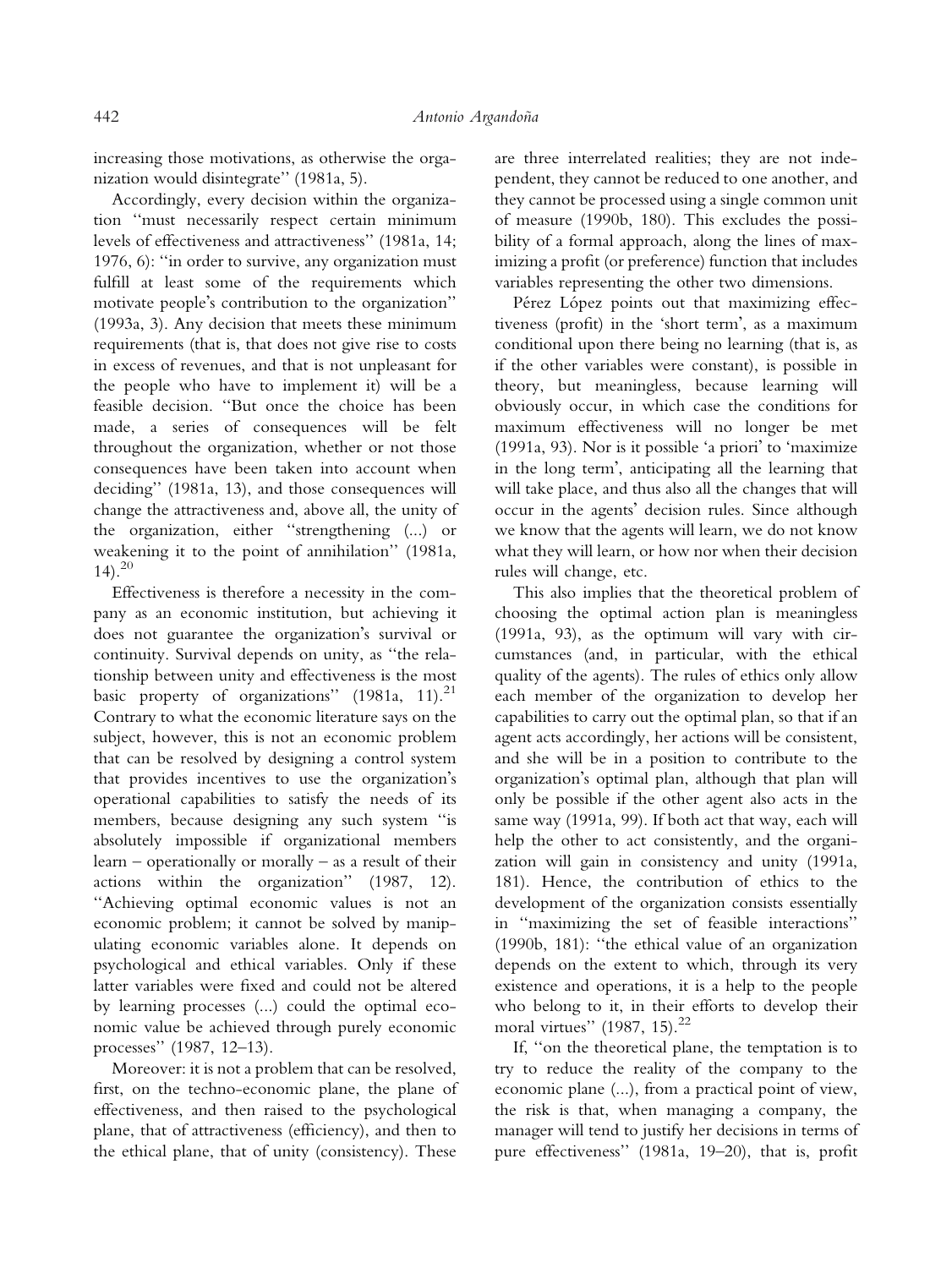maximization in the short term. That is so ''even if the effectiveness achieved is the maximum achievable, at that particular moment, for all the members of the organization'' (1981a, 20). And ''even more serious is the fact that a manager following such a policy is bound to make inconsistent decisions, as she will tend to maximize her own effectiveness (her pay, for example), even at the expense of the effectiveness for other members of the organization''  $(1981a, 20).^{23}$ 

## Conclusions

Pérez López strove to build a theory of action (and a theory of the organization) that encompassed all the facets of reality that are relevant to a decision. And he did it with the help of ethics, because he considered that omitting ethics would leave any action theory hopelessly incomplete, as ''the realities included on the ethical plane are realities that condition what happens on other more superficial levels that are more apparent'' (1990a, 2). For him, the superiority of ethics was beyond question, because ''human organizations must submit to the laws that govern human behavior'' (1993a, 2), that is, ethics.

Thus, he set himself apart from the mainstream of action and organization theory, which, insofar as it neglects certain aspects that he considers important for decision making and the functioning of organizations, could be treated as a particular case of his 'model', as could the theories based on a reductive ethics (1995, 1).

However, he also turned away from the mainstream for epistemological reasons. ''The ability of a scientific model to predict observations is a sign of the validity of that model in only very special cases. As a methodological criterion, use of such a model will be contradictory in all cases in which observers (the active agent) and/or observed realities [the reactive agent] have the ability to obtain from their experience intense learning – learning that modifies their decision rules. That is why a human science aimed at scientifically predicting human decisions is meaningless. Only the most profound of all sciences (ethics) can predict the consequences of decisions for the improvement of the actual decision maker'' (1995, 2, note 1).

Both Pérez López's decision theory and his organization theory are based on extreme assumptions of agent rationality, contrary to many recent theories, which emphasize structures, systems, routines, cultures and shared values. The explanations we have given help to understand his point of view, however. He does not aim to describe how decisions are made in organizations, but how they must be made in order to be at once effective, efficient and consistent. If ethics is the common thread in his model, this model must be based on strict assumptions of rationality and virtuality, assuming ethics is that condition of equilibrium of people and organizations.

In a way, Pérez López arrives at a certain division of labor in the human sciences, a division that presides over his model. Philosophical anthropology develops ''our understanding about what a human being consists of and how it operates''; philosophical ethics is concerned with ''what happens to that human being when it acts one way or another''; the sociology of organizations addresses ''problems relating to interactions between human beings''; and then, once the above has been studied, ''and only then, does it make sense to address issues concerning how organizations change the material environment to adapt it to the needs of the people who make up the organization'', which is the content of organizational economics (1989, 108). $^{24}$ 

The role of economics is in no way secondary, however, as ''in no other field of human action is it easier to investigate what criteria must be used to ensure that decisions are also humanly efficient, or the problems associated with the practical application of such criteria. Moreover, it is precisely in companies that the relationship between the two efficiencies (efficiency and consistency), and the difficult learning process that must be followed to make them one, is most easily observed'' (1989, 111).

## Notes

<sup>1</sup> This study is part of the work of the ''la Caixa'' Chair of Corporate Social Responsibility and Corporate Governance, in collaboration with IESE's Center for Business in Society. A previous version of this article was presented to the 14th International Symposium on Ethics,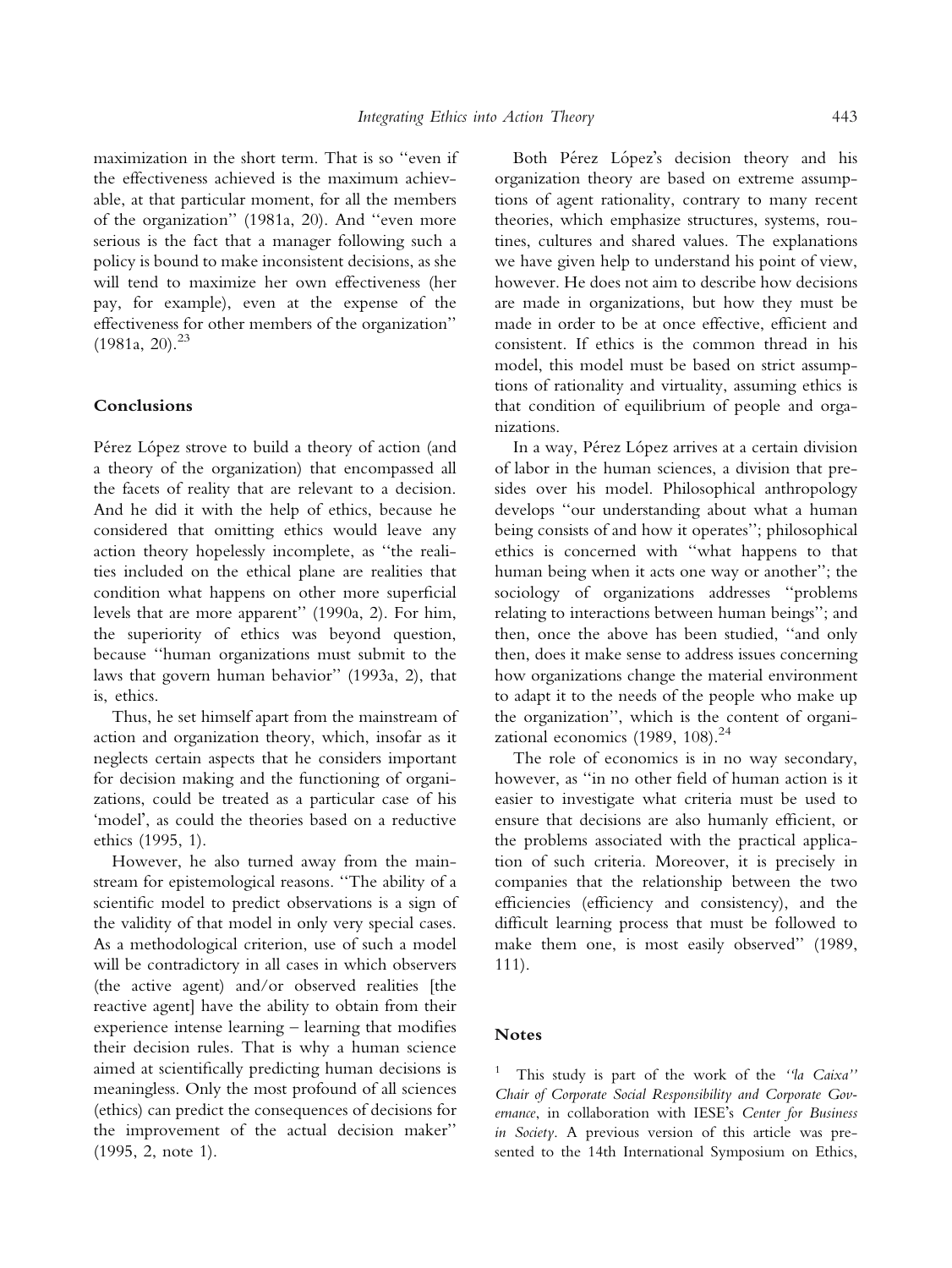Business and Society that took place at IESE Business School, in Barcelona, on May 18-19 2006, entitled ''Ethics in economics and in organizations: Can they be fully integrated?''. I am grateful to professors Nuria Chinchilla, Domènec Melé, Max Torres and Josep M. Rosanas for their comments on an earlier version of this article.

Juan Antonio Pérez López was born in Salamanca (Spain) in 1934; he studied to be an insurance actuary, and in 1961 he joined the faculty of IESE, the University of Navarra's business school, as a professor first of accounting and financial control, and later of organizational behavior. His doctoral dissertation at Harvard Business School (1970) (Pérez López, 1974) reflected his interest in the subjects discussed in this article. He was Dean of IESE between 1978 and 1984. He died in a car accident in June 1996.

<sup>3</sup> Occasionally, for reasons of simplicity, he limited them to two: effectiveness and consistency. For example, (1990b, 180ss.).

Unlike agency theory, Pérez López's action theory is symmetrical: the problem can (and must) be analyzed from the standpoint of both the principal and the agent.

 $5$  Pérez López often uses 'value' to refer to the agent's subjective appraisal of something that is important to her – in this case, the extrinsic, intrinsic and external effects of her action. ''Any reality is a value for the subject insofar as possession of that reality perfects the subject in some respect'' (1991c, 3).

 $6$  We omit here the development of Pérez López's decision theory, where some of his most important contributions are to be found. His premise is that there are three types of motives, which he calls extrinsic (those ''aspects of reality that determine whether a decision maker obtains the satisfaction that comes from interactions'', that is, as a consequence of the extrinsic results for the agent); intrinsic (the ''aspects of reality that determine what the decision maker learns from his interactions'', that is, those relating to the intrinsic results); and transcendent (the ''aspects of reality that determine what the other people with whom the decision maker interacts learn from their interactions'', that is to say, the external results) (1993c, 55). Extrinsic motives are common to all decision theories. Intrinsic motives also are a regular feature (under the name of ''intrinsic motivation'', for example), though they tend to be more restricted in content than in Pérez López's typology (e.g., in [Frey, 1999; cfr.](https://www.researchgate.net/publication/243769411_Economics_as_a_Science_of_Human_Behavior?el=1_x_8&enrichId=rgreq-1fe0d867d7643e207a550e6175a7468d-XXX&enrichSource=Y292ZXJQYWdlOzUxNDkxNjk7QVM6MzE5NjI3OTAzNjAyNjg4QDE0NTMyMTY2MzgzODk=) Argandoña, 2005). Transcendent motives also appear occasionally, in the form of altruism, 'other-motivation', etc., but again their content is very different. What Pérez López contributes in this field is an explanation of the relations between the three types of motives and the conditions

under which motives become motivations, that is, inner 'forces' that lead to action. He also clarifies the different roles of 'spontaneous' and 'rational' motivations and, above all, presents the rules that govern relations between motivations and determine the dynamic of effectiveness, efficiency and consistency of action.

This type of learning is taken into account in sociology and economics, and is included in some decision theories (cfr. Argandoña, 2003, 2005).<br><sup>8</sup> For Pérez López, 'negative learning' occurs when

the active agent is incentivized into repeating an action, whereas the reactive agent is disincentivized from carrying out the action (or vice versa).

Pérez López offered an alternative explanation when he said that, as a consequence of the changes in the effectiveness, efficiency, and consistency of action, there was a change in the agent's decision rule. By 'decision rule' he means "the set of operations (...) by which an active agent chooses an action" (1991a, 28).<br> $^{10}$  Lie athics theory does not need a more

His ethics theory does not need a more solid foundation, but his analysis of the theory of action points to the inappropriateness of other theories, that do not serve to develop an adequate theory of action.

<sup>11</sup> In economics, these criteria are usually presented as constraints on the decision process.

<sup>12</sup> This is particularly important for understanding what ethics is. ''An ethics that does not make explicit the intrinsic reasons that lie behind ethical truths has renounced the power of human reason to explain those truths'' (1981a, 19).

<sup>13</sup> This emphasis on motivations, beyond any rational rules or consequences, is fundamental in Pérez López's ethics (he must have taken it from Aquinas). In fact, ''people are made in such a way that at bottom they are only satisfied by those realities that have their being in the world of interaction, of motives'' (1993a, 6). And he gives the example of a gift, whose value depends more on the intention of the giver than on the material value of the thing given.

 $14$  Pérez López points out that actions often are described as ethical, just, honest, etc. on account of their observable consequences; ''yet what determines the ethical value of an action is not the observable consequences of the action, but the quality of the action itself (whether it is just, honest, etc.)'' (1991c, 2).

He also presented this in another way, stating that ''ethics analyzes the process by which people may develop their ability to perceive reality, the whole of the reality that affects them, not just the small part of reality that attracts them or that they happens to observe at a particular point in time'' (1993a, 6). That whole reality includes, as we pointed out earlier, the external consequences of action (the reactive agent's response to the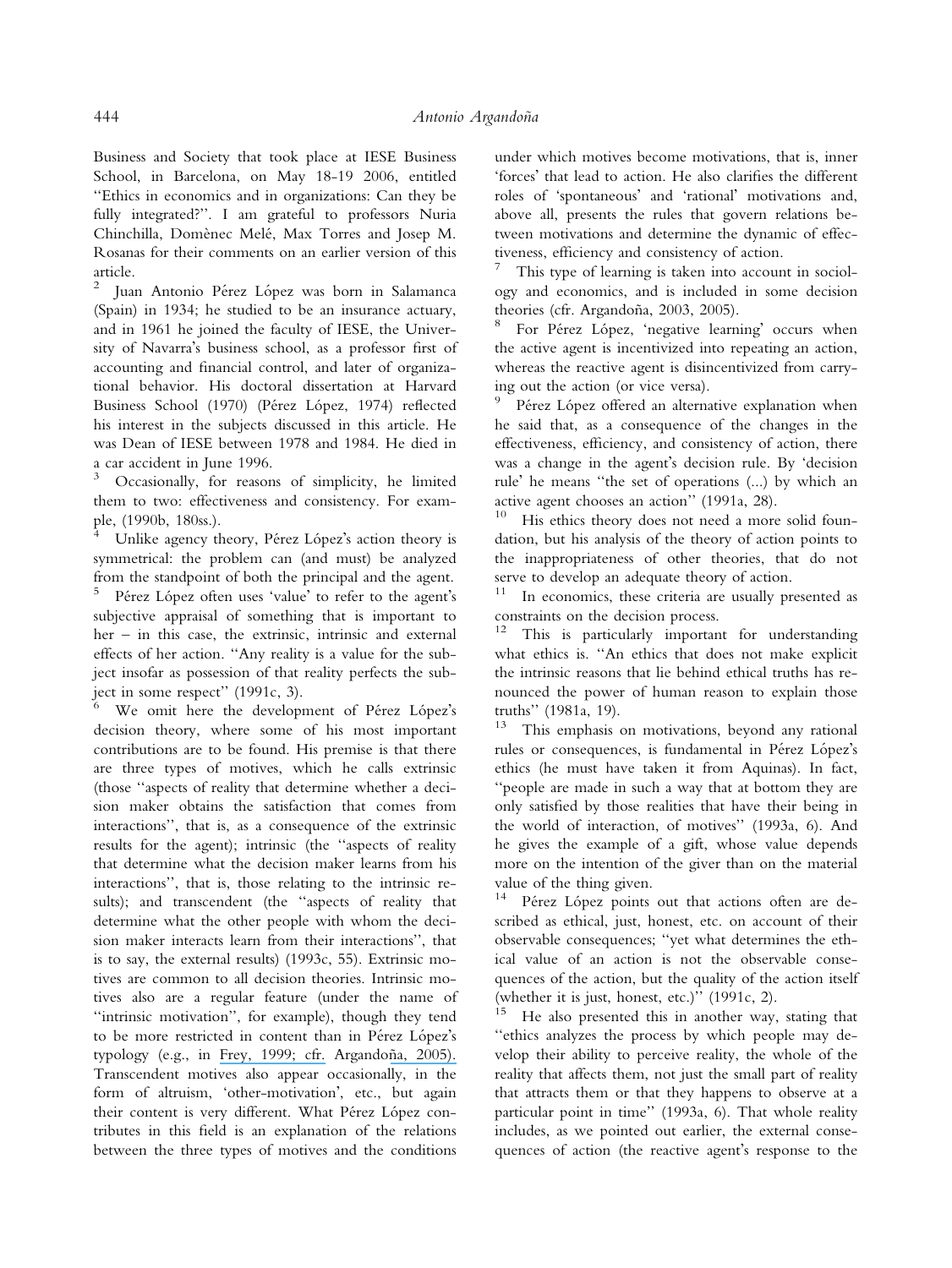active agent's action), which are that readily observable and more attractive reality; but it also includes what the agent himself learns and, above all, the consequences her actions have for others: ''when a person stops taking other people's needs – other people's motives – into account, she is ignoring, not taking into account, the most fundamental aspect of reality'' (1993a, 6).

<sup>16</sup> Not only was he fully aware of this; he insisted that it was justified: ''an organization is simply a set of possible coordinations of human actions, that is, a set of possible joint action programs, whose reality is manifested through successive applications (operations)'' (1981a,  $12$ .

Pérez López bases the active agent's trust in the reactive agent on three variables: the technical or professional competency of the reactive agent (her ability to deliver the desired response to the active agent's action); the power of the active agent (the trust that her action will produce the reactive agent's response); and the attitude of the reactive agent (whether she is willing to act to satisfy the needs of the active agent) (undatedb, 1). This latter depends on the ethical quality of the reactive agent and is essentially the deeper reason for unity in the organization (Argandoña, 2004).<br><sup>18</sup> And these three dimensions – economic, sociologi-

cal and ethical – are simply three aspects of the same reality, aspects that we distinguish in our analysis but that are, in fact, one: that is to say, there is no such thing as an economic, sociological or ethical decision, but only a decision that has economic, sociological, and ethical dimensions.<br><sup>19</sup> The other two

The other two tasks that Pérez López attributes to the manager are to execute tasks (strategic function, related to effectiveness) and to create conditions that will ensure sufficient individual satisfaction within the organization (executive function, related to attractiveness) (1981b, 31ss.; 1993c).

 $20$  It is obvious that Pérez López is referring to the long-term effects of decisions that persistently and continually undermine the organization's unity. At the same time, he points to the need, in any organization, for ''a basic core of subjects without whose motivational quality the system would not be feasible'' (undated-e, 5).

And he adds that this "highlights how the ultimate purpose of any organization is to increase its unity'' (1981a, 11). This is equivalent to this other observation: ''if we had to express the one and only objective of an institution, we would say that it is the future satisfaction of the people who make up that institution'' (1993c, 29).

It is 'a help', because it cannot develop the moral virtues of its members directly, as that will depend on their motivations (1987, 15).

<sup>23</sup> The debate over stock options in executive pay illustrates this risk very clearly. cf. Argandoña (2000).<br><sup>24</sup> In any case, ethics regulates the other sciences, but

it is not a substitute for them (1977a, 9).

## References

- Akerlof, G. A.: 1970, '[The Market for 'Lemons](https://www.researchgate.net/publication/247928667_The_Market_for_Lemons_Quality_Uncertainty_and_the_Market_Mechanism?el=1_x_8&enrichId=rgreq-1fe0d867d7643e207a550e6175a7468d-XXX&enrichSource=Y292ZXJQYWdlOzUxNDkxNjk7QVM6MzE5NjI3OTAzNjAyNjg4QDE0NTMyMTY2MzgzODk=)': Quality [Uncertainty and the Market Mechanism Quarterly](https://www.researchgate.net/publication/247928667_The_Market_for_Lemons_Quality_Uncertainty_and_the_Market_Mechanism?el=1_x_8&enrichId=rgreq-1fe0d867d7643e207a550e6175a7468d-XXX&enrichSource=Y292ZXJQYWdlOzUxNDkxNjk7QVM6MzE5NjI3OTAzNjAyNjg4QDE0NTMyMTY2MzgzODk=)', [Journal of Economics](https://www.researchgate.net/publication/247928667_The_Market_for_Lemons_Quality_Uncertainty_and_the_Market_Mechanism?el=1_x_8&enrichId=rgreq-1fe0d867d7643e207a550e6175a7468d-XXX&enrichSource=Y292ZXJQYWdlOzUxNDkxNjk7QVM6MzE5NjI3OTAzNjAyNjg4QDE0NTMyMTY2MzgzODk=) 84, 3.
- Argandoña, A.: 2000, 'Las Opciones Sobre Acciones y la Remuneración de Directivos', Harvard-Deusto Business Review 96, May-June.
- Argandoña, A.: 2003, 'Preferencias y aprendizajes', in De Computis et Scripturis. Estudios en homenaje a Mario Pifarré Riera (Real Academia de Ciencias Económicas y Financieras, Barcelona).
- Argandoña, A.: 2004, 'Unidad y éxito en las empresas', Occasional Paper, IESE, 05/3, September.
- Argandoña, A.: 2005, 'La teoría de la acción y la teoría económica', in R. Rubio Urquíade (ed.), Estudios de Teoría Económica y Antropología (Unión Editorial, Madrid).
- Frey, J. A.: 1999, [Economics as a Science of Human Behaviour](https://www.researchgate.net/publication/243769411_Economics_as_a_Science_of_Human_Behavior?el=1_x_8&enrichId=rgreq-1fe0d867d7643e207a550e6175a7468d-XXX&enrichSource=Y292ZXJQYWdlOzUxNDkxNjk7QVM6MzE5NjI3OTAzNjAyNjg4QDE0NTMyMTY2MzgzODk=) [Towards a New Social Science Paradigm](https://www.researchgate.net/publication/243769411_Economics_as_a_Science_of_Human_Behavior?el=1_x_8&enrichId=rgreq-1fe0d867d7643e207a550e6175a7468d-XXX&enrichSource=Y292ZXJQYWdlOzUxNDkxNjk7QVM6MzE5NjI3OTAzNjAyNjg4QDE0NTMyMTY2MzgzODk=) 2(Kluwer, [Dordrecht\).](https://www.researchgate.net/publication/243769411_Economics_as_a_Science_of_Human_Behavior?el=1_x_8&enrichId=rgreq-1fe0d867d7643e207a550e6175a7468d-XXX&enrichSource=Y292ZXJQYWdlOzUxNDkxNjk7QVM6MzE5NjI3OTAzNjAyNjg4QDE0NTMyMTY2MzgzODk=)
- Pérez López, J. A.: (undated-g), Untitled Document Beginning 'Querido amigo'.
- Pérez López, J. A.: (undated-b), 'Ethical Behavior and Individual Development'.
- Pérez López, J. A.: (undated-f), Untitled Document Beginning 'Querido colega'.
- Pérez López, J. A.: (undated-d), 'Antropología Analítica'.
- Pérez López, J. A.: (undated-e), Untitled Document Beginning 'Me parece que Weber...'.
- Pérez López, J. A.: 1977a, 'Moral, ética y negocios', Technical note, IESE, FHN-113, January.
- Pérez López, J. A.: 1977b, 'Libertad y economía', Technical note, IESE, FHN-117, December, Reproduced in Pérez López (1998), Chapter 5.
- Pérez López, J. A.: 1981a, 'Dimensiones de la Responsabilidad Social en la Empresa', Research Paper, IESE, no. 49, January. Reproduced under the title 'Dimensiones de la Empresa', in Pérez López (1997), Chapter 1, and as 'Dimensiones de la Responsabilidad Social de la Empresa', in Pérez López (1998), Chapter 2.
- Pérez López, J. A.: 1981b, 'Management and Leadership', Research Paper, IESE, 56, May.
- Pérez López, J. A.: 1986, 'Should Businessmen Behave Ethically?', Technical note, IESE, FHN-188-E, December. Reproduced under the title 'Deben los empresarios y directivos comportarse éticamente?', in Pérez López (1998), Chapter 7.